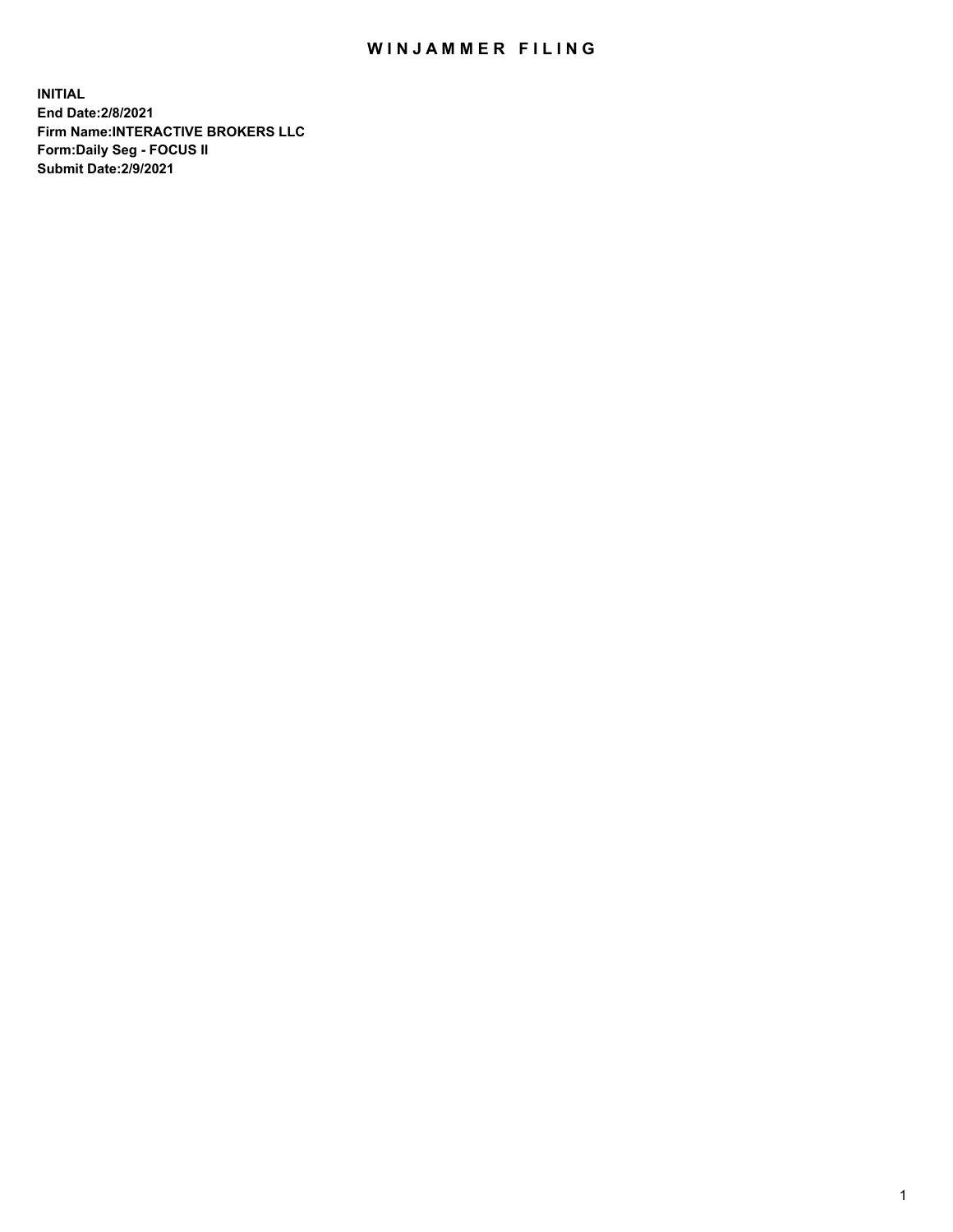**INITIAL End Date:2/8/2021 Firm Name:INTERACTIVE BROKERS LLC Form:Daily Seg - FOCUS II Submit Date:2/9/2021 Daily Segregation - Cover Page**

| Name of Company                                                                                                                                                                                                                                                                                                                | <b>INTERACTIVE BROKERS LLC</b>                                                                  |  |
|--------------------------------------------------------------------------------------------------------------------------------------------------------------------------------------------------------------------------------------------------------------------------------------------------------------------------------|-------------------------------------------------------------------------------------------------|--|
| <b>Contact Name</b>                                                                                                                                                                                                                                                                                                            | <b>James Menicucci</b>                                                                          |  |
| <b>Contact Phone Number</b>                                                                                                                                                                                                                                                                                                    | 203-618-8085                                                                                    |  |
| <b>Contact Email Address</b>                                                                                                                                                                                                                                                                                                   | jmenicucci@interactivebrokers.c<br>om                                                           |  |
| FCM's Customer Segregated Funds Residual Interest Target (choose one):<br>a. Minimum dollar amount: ; or<br>b. Minimum percentage of customer segregated funds required:%; or<br>c. Dollar amount range between: and; or<br>d. Percentage range of customer segregated funds required between:% and%.                          | $\overline{\mathbf{0}}$<br>$\overline{\mathbf{0}}$<br>155,000,000 245,000,000<br>0 <sub>0</sub> |  |
| FCM's Customer Secured Amount Funds Residual Interest Target (choose one):<br>a. Minimum dollar amount: ; or<br>b. Minimum percentage of customer secured funds required:%; or<br>c. Dollar amount range between: and; or<br>d. Percentage range of customer secured funds required between:% and%.                            | $\overline{\mathbf{0}}$<br>$\overline{\mathbf{0}}$<br>80,000,000 120,000,000<br>0 <sub>0</sub>  |  |
| FCM's Cleared Swaps Customer Collateral Residual Interest Target (choose one):<br>a. Minimum dollar amount: ; or<br>b. Minimum percentage of cleared swaps customer collateral required:% ; or<br>c. Dollar amount range between: and; or<br>d. Percentage range of cleared swaps customer collateral required between:% and%. | $\overline{\mathbf{0}}$<br>$\overline{\mathbf{0}}$<br>0 <sub>0</sub><br>0 <sub>0</sub>          |  |

Attach supporting documents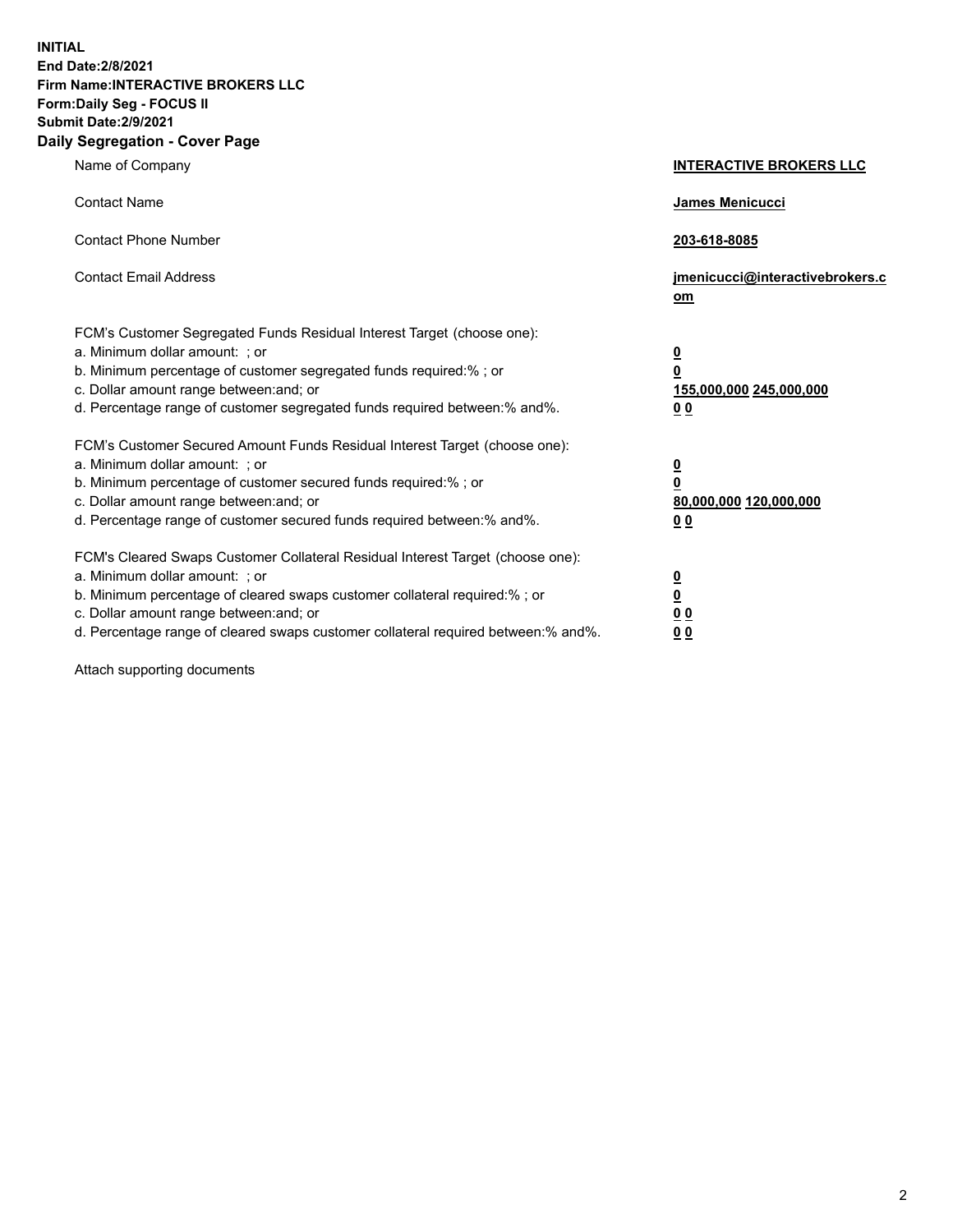## **INITIAL End Date:2/8/2021 Firm Name:INTERACTIVE BROKERS LLC Form:Daily Seg - FOCUS II Submit Date:2/9/2021 Daily Segregation - Secured Amounts**

| $0$ [7305]<br>488,225,368 [7315]<br>$0$ [7317]<br>6,198,041 [7325]<br>101,711 [7335]<br>$-16,713$ [7337]<br>494,508,407 [7345]<br>4,725 [7351]<br>0 [7352] 4,725 [7354]<br>494,513,132 [7355]<br>494,513,132 [7360] |
|---------------------------------------------------------------------------------------------------------------------------------------------------------------------------------------------------------------------|
|                                                                                                                                                                                                                     |
|                                                                                                                                                                                                                     |
|                                                                                                                                                                                                                     |
|                                                                                                                                                                                                                     |
|                                                                                                                                                                                                                     |
|                                                                                                                                                                                                                     |
|                                                                                                                                                                                                                     |
|                                                                                                                                                                                                                     |
|                                                                                                                                                                                                                     |
|                                                                                                                                                                                                                     |
|                                                                                                                                                                                                                     |
|                                                                                                                                                                                                                     |
|                                                                                                                                                                                                                     |
|                                                                                                                                                                                                                     |
|                                                                                                                                                                                                                     |
|                                                                                                                                                                                                                     |
|                                                                                                                                                                                                                     |
|                                                                                                                                                                                                                     |
|                                                                                                                                                                                                                     |
| 100,669,987 [7500]                                                                                                                                                                                                  |
| 0 [7520] 100,669,987 [7530]                                                                                                                                                                                         |
|                                                                                                                                                                                                                     |
| 374,996,250 [7540]                                                                                                                                                                                                  |
| 0 [7560] 374,996,250 [7570]                                                                                                                                                                                         |
|                                                                                                                                                                                                                     |
| $0$ [7580]                                                                                                                                                                                                          |
| $0$ [7590]                                                                                                                                                                                                          |
| $0$ [7600]                                                                                                                                                                                                          |
| $0$ [7610]                                                                                                                                                                                                          |
| 0 [7615] 0 [7620]                                                                                                                                                                                                   |
|                                                                                                                                                                                                                     |
| $0$ [7640]                                                                                                                                                                                                          |
| $0$ [7650]                                                                                                                                                                                                          |
| $0$ [7660]                                                                                                                                                                                                          |
| $0$ [7670]                                                                                                                                                                                                          |
| 0 [7675] 0 [7680]                                                                                                                                                                                                   |
|                                                                                                                                                                                                                     |
| 153,220,017 [7700]                                                                                                                                                                                                  |
| $0$ [7710]                                                                                                                                                                                                          |
| -3,623,654 [7720]                                                                                                                                                                                                   |
| 101,711 [7730]                                                                                                                                                                                                      |
| <mark>-16,713</mark> [7735] 149,681,361 [7740]                                                                                                                                                                      |
| $0$ [7760]                                                                                                                                                                                                          |
| $0$ [7765]                                                                                                                                                                                                          |
| 625,347,598 [7770]                                                                                                                                                                                                  |
| 130,834,466 [7380]                                                                                                                                                                                                  |
|                                                                                                                                                                                                                     |
| 80,000,000 [7780]                                                                                                                                                                                                   |
| 50,834,466 [7785]                                                                                                                                                                                                   |
|                                                                                                                                                                                                                     |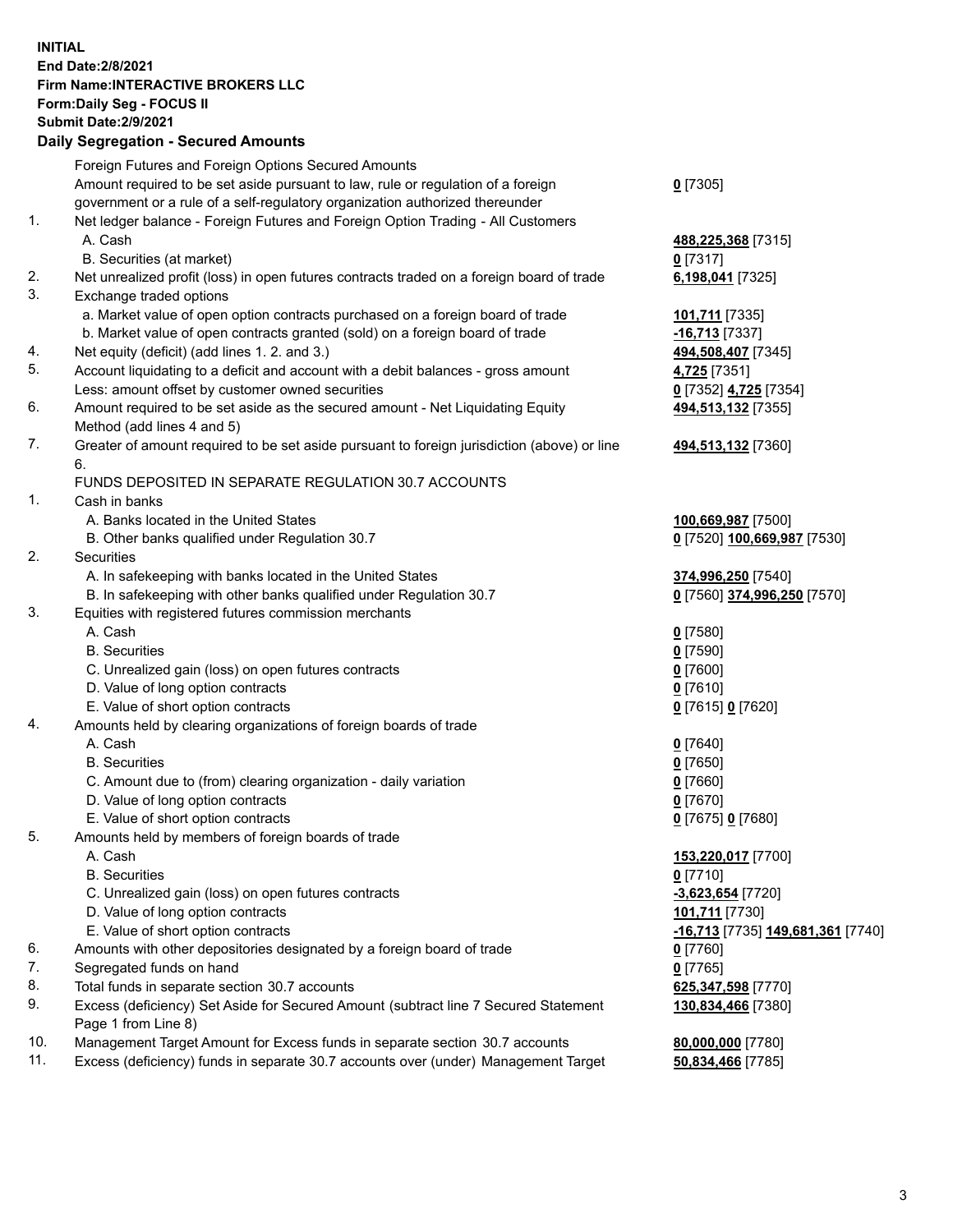**INITIAL End Date:2/8/2021 Firm Name:INTERACTIVE BROKERS LLC Form:Daily Seg - FOCUS II Submit Date:2/9/2021 Daily Segregation - Segregation Statement** SEGREGATION REQUIREMENTS(Section 4d(2) of the CEAct) 1. Net ledger balance A. Cash **5,659,010,175** [7010] B. Securities (at market) **0** [7020] 2. Net unrealized profit (loss) in open futures contracts traded on a contract market **369,548,169** [7030] 3. Exchange traded options A. Add market value of open option contracts purchased on a contract market **291,227,004** [7032] B. Deduct market value of open option contracts granted (sold) on a contract market **-281,642,080** [7033] 4. Net equity (deficit) (add lines 1, 2 and 3) **6,038,143,268** [7040] 5. Accounts liquidating to a deficit and accounts with debit balances - gross amount **3,070,653** [7045] Less: amount offset by customer securities **0** [7047] **3,070,653** [7050] 6. Amount required to be segregated (add lines 4 and 5) **6,041,213,921** [7060] FUNDS IN SEGREGATED ACCOUNTS 7. Deposited in segregated funds bank accounts A. Cash **1,942,776,489** [7070] B. Securities representing investments of customers' funds (at market) **2,001,471,385** [7080] C. Securities held for particular customers or option customers in lieu of cash (at market) **0** [7090] 8. Margins on deposit with derivatives clearing organizations of contract markets A. Cash **503,833,804** [7100] B. Securities representing investments of customers' funds (at market) **1,762,161,007** [7110] C. Securities held for particular customers or option customers in lieu of cash (at market) **0** [7120] 9. Net settlement from (to) derivatives clearing organizations of contract markets **26,317,382** [7130] 10. Exchange traded options A. Value of open long option contracts **290,978,325** [7132] B. Value of open short option contracts **-281,482,775** [7133] 11. Net equities with other FCMs A. Net liquidating equity **0** [7140] B. Securities representing investments of customers' funds (at market) **0** [7160] C. Securities held for particular customers or option customers in lieu of cash (at market) **0** [7170] 12. Segregated funds on hand **0** [7150] 13. Total amount in segregation (add lines 7 through 12) **6,246,055,617** [7180] 14. Excess (deficiency) funds in segregation (subtract line 6 from line 13) **204,841,696** [7190] 15. Management Target Amount for Excess funds in segregation **155,000,000** [7194] 16. Excess (deficiency) funds in segregation over (under) Management Target Amount **49,841,696** [7198]

Excess